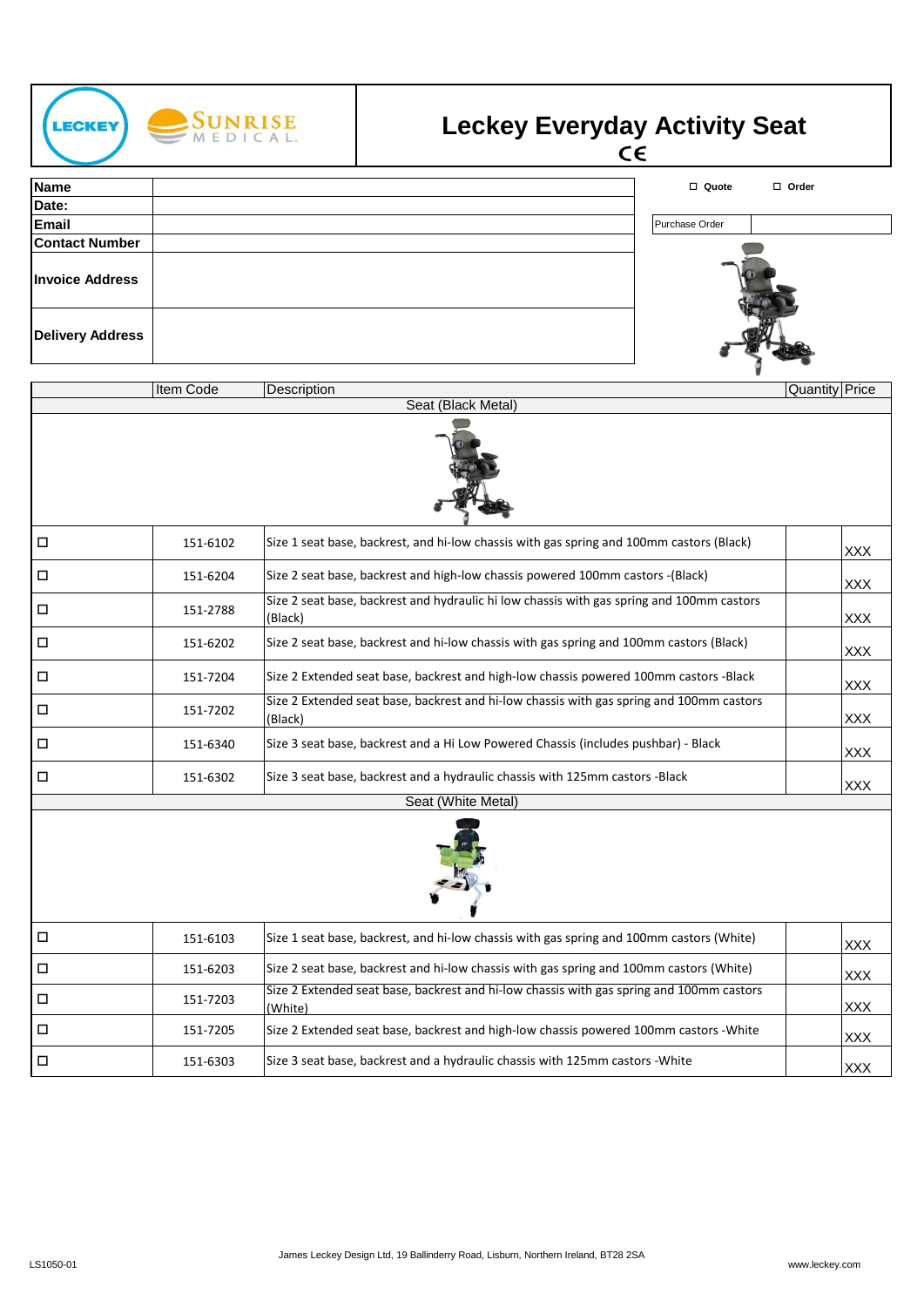|        |                |                                          | Covers                                                                               |                         |            |
|--------|----------------|------------------------------------------|--------------------------------------------------------------------------------------|-------------------------|------------|
|        |                |                                          |                                                                                      |                         |            |
|        |                | Soft Fabric, Green                       | Soft Fabric, Blue                                                                    | Soft Fabric, Ebony Grey |            |
|        |                |                                          | Vinyl, Blue                                                                          | Vinyl, Black            |            |
| □      | 151-6104-07VIN | Size 1 cushions and covers - black vinyl |                                                                                      |                         | <b>XXX</b> |
| $\Box$ | 151-6104-05    | Size 1 cushions and covers - ebony grey  |                                                                                      |                         | <b>XXX</b> |
| $\Box$ | 151-6104-03VIN | Size 1 cushions and covers - blue vinyl  |                                                                                      |                         | XXX        |
| $\Box$ | 151-6104-03    | Size 1 cushions and covers - blue        |                                                                                      |                         | XXX        |
| □      | 151-6104-01    | Size 1 cushions and covers - green       |                                                                                      |                         | <b>XXX</b> |
| $\Box$ | 151-6206-07VIN | Size 2 cushions and covers - Black vinyl |                                                                                      |                         | <b>XXX</b> |
| □      | 151-6206-05    | Size 2 cushions and covers - Ebony Grey  |                                                                                      |                         | <b>XXX</b> |
| $\Box$ | 151-6206-03VIN | Size 2 cushions and covers - Blue vinyl  |                                                                                      |                         | <b>XXX</b> |
| $\Box$ | 151-6206-03    | Size 2 cushions and covers - Blue        |                                                                                      |                         | <b>XXX</b> |
| $\Box$ | 151-6206-01    | Size 2 cushions and covers - Green       |                                                                                      |                         | <b>XXX</b> |
| $\Box$ | 151-6240-07VIN |                                          | Size 2 Extended cushions and covers - Black Vinyl (with sacral foam spacer pads)     |                         | XXX        |
| $\Box$ | 151-6240-05    |                                          | Size 2 Extended cushions and covers - Ebony Grey base (with sacral foam spacer pads) |                         | <b>XXX</b> |
| $\Box$ | 151-6240-03VIN |                                          | Size 2 Extended cushions and covers - Blue base (with sacral foam spacer pads)       |                         | <b>XXX</b> |
| $\Box$ | 151-6240-03    |                                          | Size 2 Extended cushions and covers - Blue base (with sacral foam spacer pads)       |                         | <b>XXX</b> |
| $\Box$ | 151-6240-01    |                                          | Size 2 Extended cushions and covers - Green base (with sacral foam spacer pads)      |                         | <b>XXX</b> |
| $\Box$ | 151-6304-07VIN | Size 3 cushions and covers - Black vinyl |                                                                                      |                         | <b>XXX</b> |
| □      | 151-6304-05    | Size 3 cushions and covers - Ebony Grey  |                                                                                      |                         | <b>XXX</b> |
| $\Box$ | 151-6304-03VIN | Size 3 cushions and covers - Blue vinyl  |                                                                                      |                         | <b>XXX</b> |
| □      | 151-6304-03    | Size 3 cushions and covers - Blue        |                                                                                      |                         | <b>XXX</b> |
| $\Box$ | 151-6304-01    | Size 3 cushions and covers - Green       |                                                                                      |                         | <b>XXX</b> |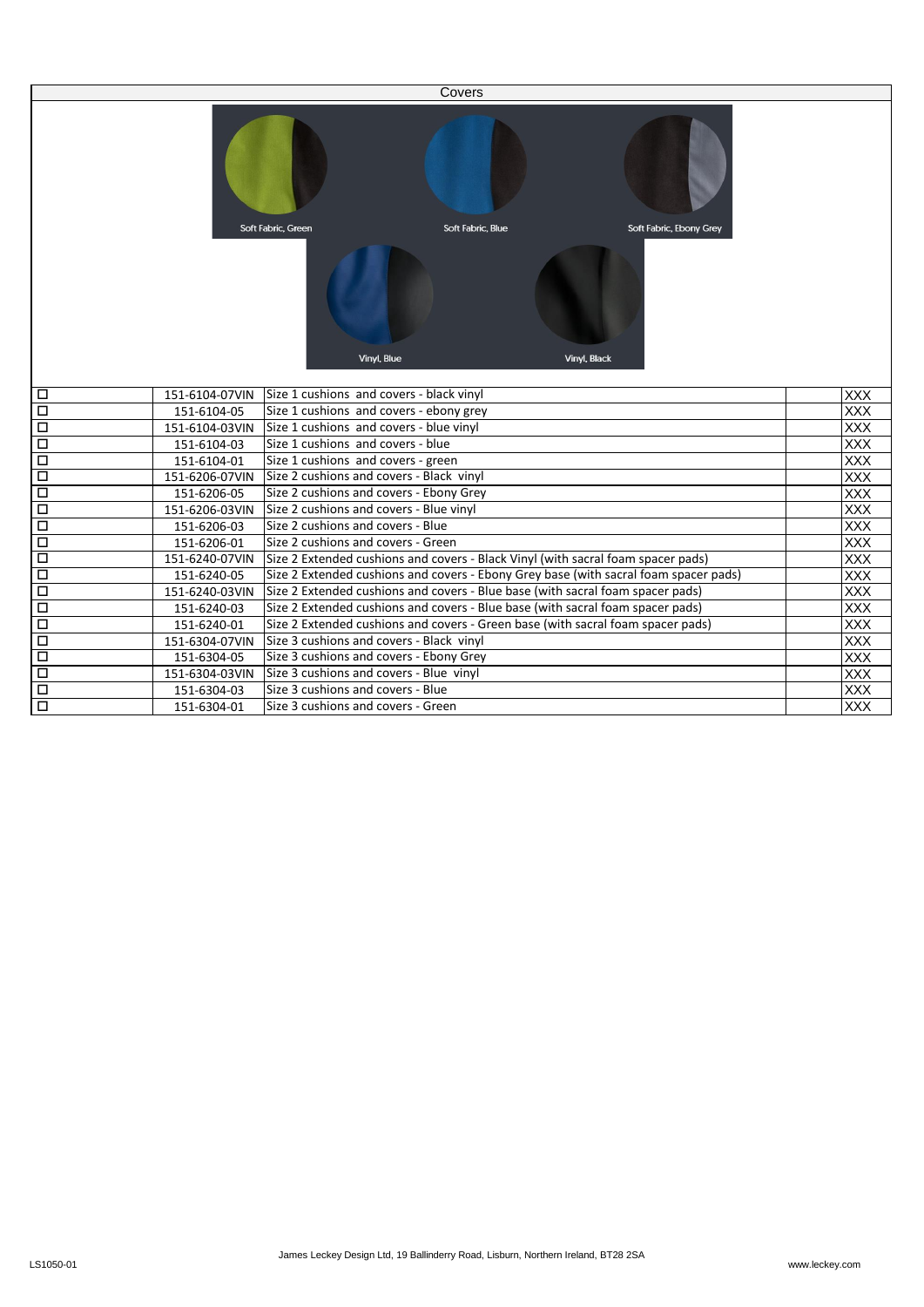|                      |                | Pommel (Black Metal)                                 |                   |
|----------------------|----------------|------------------------------------------------------|-------------------|
|                      |                |                                                      |                   |
|                      |                | Wedge<br><b>Disc</b>                                 |                   |
| $\Box$               |                | 151-6120-07VIN   Wedge shape pommel S1 - Black Vinyl | <b>XXX</b>        |
| $\Box$               | 151-6120-05    | Wedge shape pommel S1 - Ebony Grey                   | <b>XXX</b>        |
| $\Box$               | 151-6118-07VIN | Size 1 Disc Pommel - Black Vinyl                     | XXX               |
| $\Box$               | 151-6118-05    | Size 1 Disc Pommel - Ebony Grey                      | XXX               |
| $\Box$               |                | 151-6229-07VIN   Wedge shape pommel S2 - Black Vinyl | XXX               |
| $\Box$               | 151-6229-05    | Wedge shape pommel S2 - Ebony Grey                   | <b>XXX</b>        |
| Ξ                    | 151-6227-07VIN | Size 2 Disc Pommel - Black Vinyl                     | XXX               |
| $\Box$               | 151-6227-05    | Size 2 Disc Pommel - Ebony Grey                      | XXX               |
| Ξ                    |                | 151-6334-07VIN Wedge shape pommel S3 - Black Vinyl   | <b>XXX</b>        |
| $\Box$               | 151-6334-05    | Wedge shape pommel S3 - Ebony Grey                   | <b>XXX</b>        |
| Ξ                    | 151-6322-07VIN | Size 3 Disc Pommel - Black Vinyl                     | <b>XXX</b>        |
| $\Box$               | 151-6322-05    | Size 3 Disc Pommel - Ebony Grey                      | <b>XXX</b>        |
|                      |                | Pommel (White Metal)                                 |                   |
|                      |                | Wedge<br>Disc                                        |                   |
| $\Box$               | 151-6119-05    | Size 1 Disc Pommel - Ebony Grey (White)              | <b>XXX</b>        |
| $\Box$               | 151-6228-05    | Size 2 Disc Pommel - Ebony Grey (White)              | <b>XXX</b>        |
| $\Box$               | 151-6323-05    | Size 3 Disc Pommel - Ebony Grey (White)              | <b>XXX</b>        |
| $\Box$               | 151-6121-05    | Wedge shape pommel S1 - Ebony Grey (White)           | <b>XXX</b>        |
| $\Box$               | 151-6230-05    | Wedge shape pommel S2 - Ebony Grey (White)           | XXX               |
| $\Box$               | 151-6335-05    | Wedge shape pommel S3 - Ebony Grey (White)           | <b>XXX</b>        |
|                      |                | Armrest (Black Metal)                                |                   |
|                      |                | IF P                                                 |                   |
| $\Box$               | 151-6117       | Size 1 Armrest (Pair)                                | <b>XXX</b>        |
| $\Box$               | 151-6226       | Size 2 Armrest (Pair)                                | XXX               |
| $\Box$               | 151-3747       | Size 3 armrests pair                                 | <b>XXX</b>        |
|                      |                | Armrest (White Metal)                                |                   |
|                      |                |                                                      |                   |
| $\Box$               | 151-6124       | Size 1 Armrests (White)                              |                   |
| $\Box$               | 151-6234       | Size 2 Armrest (Pair) White                          | XXX<br>XXX<br>XXX |
| $\overline{\square}$ | 151-6328       | Size 3 Armrest (Pair) White                          |                   |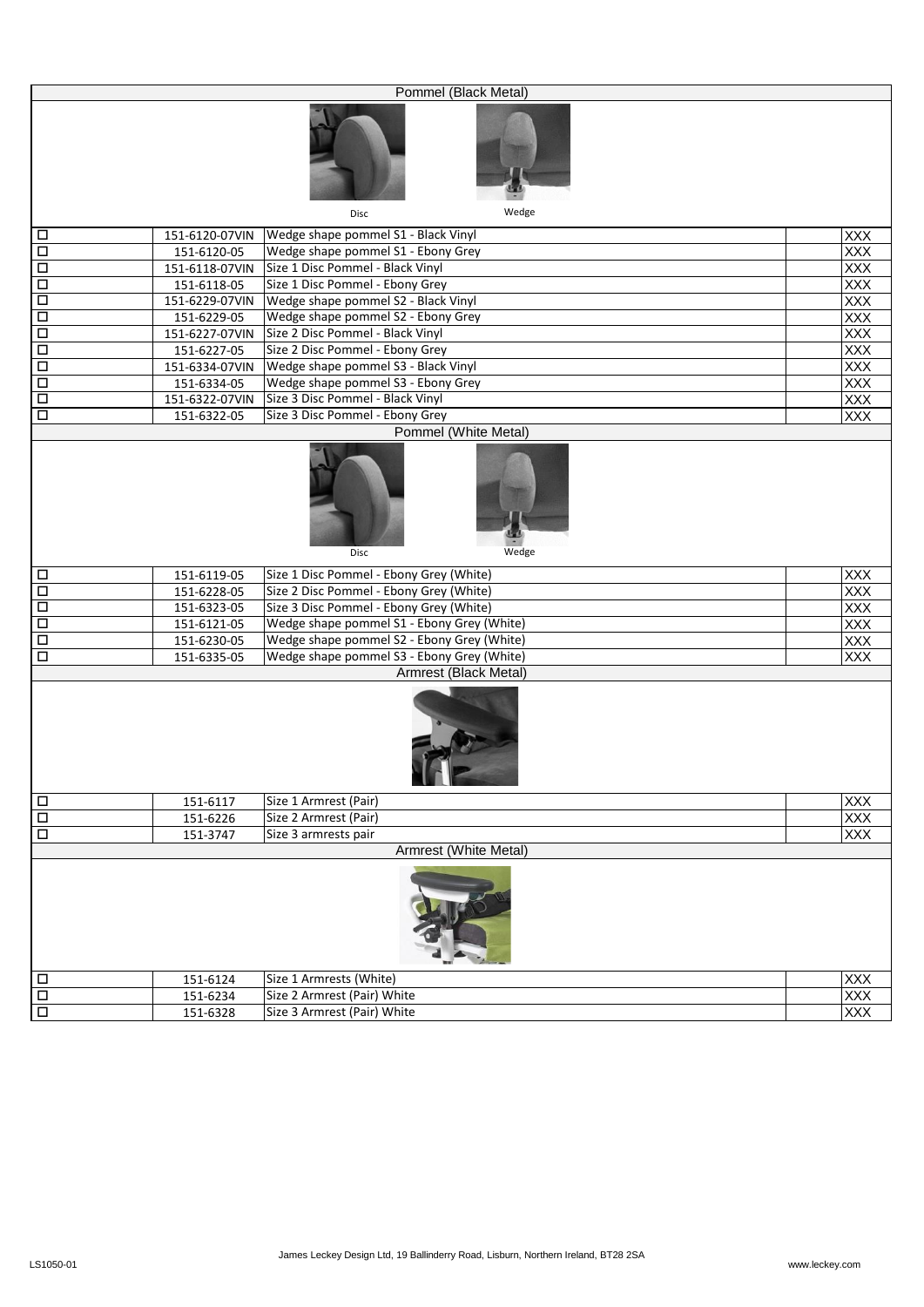|                      |                          |                                                         | Footplate                      |                      |                          |
|----------------------|--------------------------|---------------------------------------------------------|--------------------------------|----------------------|--------------------------|
|                      |                          |                                                         |                                |                      |                          |
|                      | Black Size 1/2 Footplate |                                                         | <b>Black Size 3 Footplate</b>  | White Footplate      |                          |
| $\Box$               | 151-1745                 | Size 1 One piece footplate (Black)                      |                                |                      | <b>XXX</b>               |
| $\overline{\Box}$    | 151-2745                 | Size 2 One piece footplate (Black)                      |                                |                      | <b>XXX</b>               |
| $\overline{\square}$ | 151-3631                 | Size 3 One Piece Padded Footplate (Black)               |                                |                      | <b>XXX</b>               |
| $\overline{\square}$ | 151-3745                 | Size 3 One piece footplate (Black)                      |                                |                      | <b>XXX</b>               |
| $\overline{\square}$ | 151-6123                 | S1 One piece footplate (White)                          |                                |                      | <b>XXX</b>               |
| $\overline{\square}$ | 151-6223                 | S2 One piece footplate (White)                          |                                |                      | $\overline{XXX}$         |
| $\Box$               | 151-6327                 |                                                         | S3 One piece footplate (White) |                      |                          |
| $\overline{\Box}$    | 151-3783                 | Lower Leg Strap                                         |                                |                      | <b>XXX</b><br><b>XXX</b> |
|                      |                          |                                                         | Tray                           |                      |                          |
|                      |                          |                                                         |                                |                      |                          |
|                      |                          | Grey Size 1/2 Tray                                      | <b>Black Size 3 Tray</b>       | Wooden Flipaway Tray |                          |
| $\Box$               | 151-1644                 | Size 1 Tray Plastic                                     |                                |                      | <b>XXX</b>               |
| $\overline{\square}$ | 151-2644                 | Size 2 Tray Plastic                                     |                                |                      | XXX                      |
| $\overline{\square}$ | 151-3767                 | Size 3 Tray assembly black (additional 20mm seat width) |                                |                      | <b>XXX</b>               |
| Ξ                    | 151-6122                 | Size 1 Tray Wooden flipaway                             |                                |                      | <b>XXX</b>               |
| $\overline{\square}$ | 151-6231                 | Size 2 Tray Wooden flipaway                             |                                |                      | <b>XXX</b>               |
| $\overline{\Box}$    | 151-6326                 | Size 3 Tray Wooden Flipaway                             |                                |                      | XXX                      |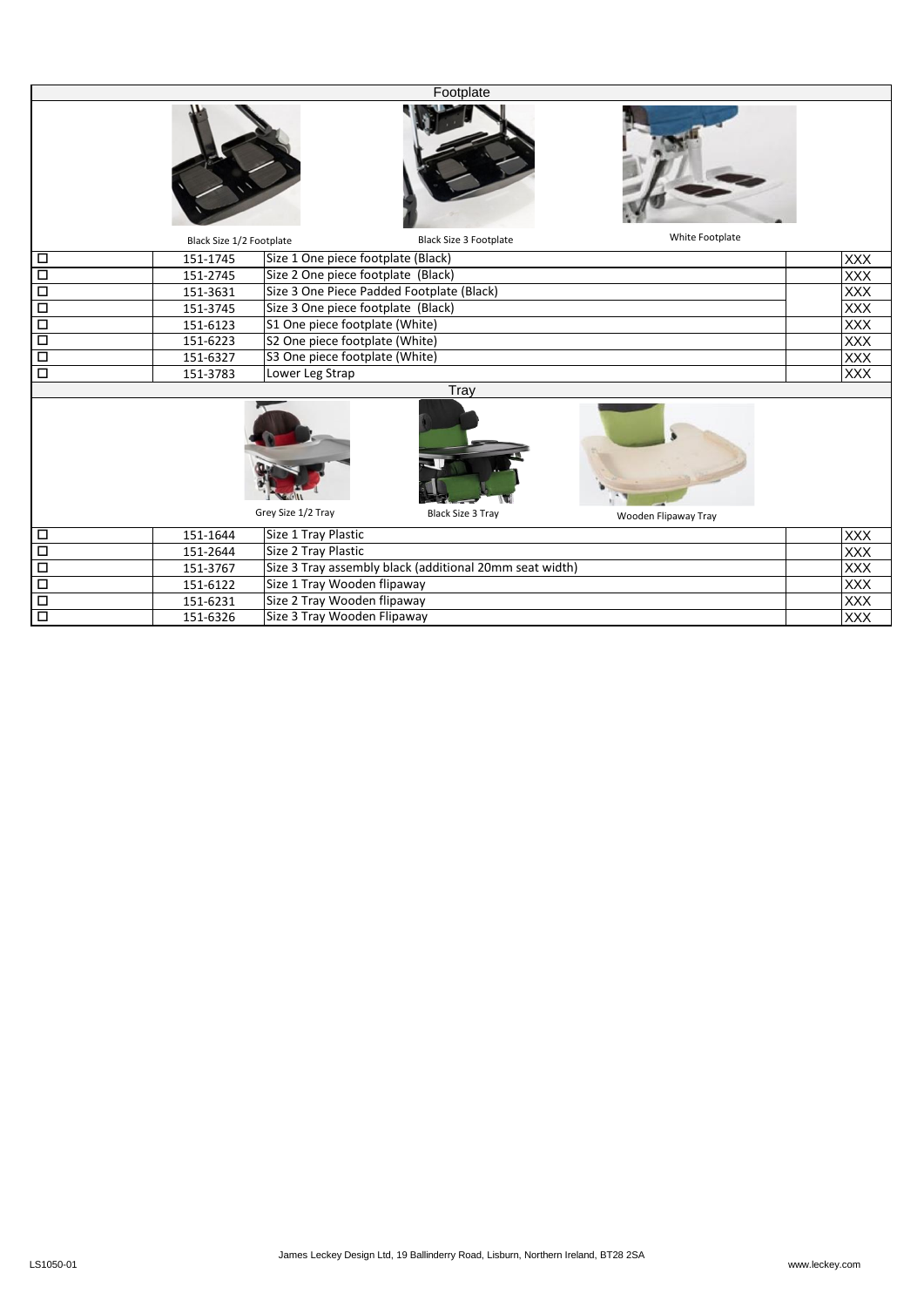|        |                | Laterals (Black Metal)                                                                               |            |  |
|--------|----------------|------------------------------------------------------------------------------------------------------|------------|--|
|        |                |                                                                                                      |            |  |
|        |                | <b>Rigid PU Chest Laterals</b><br>Flip-away PU Chest Laterals<br>Complex Flip-Away Chest<br>Laterals |            |  |
| $\Box$ | 151-6108-07VIN | Size 1 flip away PU chest laterals pair - black vinyl                                                | <b>XXX</b> |  |
| $\Box$ | 151-6108-05    | Size 1 flip away PU chest laterals pair - ebony grey                                                 | <b>XXX</b> |  |
| $\Box$ | 151-6106-07VIN | Size 1 Rigid PU chest laterals pair - black vinyl                                                    | XXX        |  |
| $\Box$ | 151-6106-05    | Size 1 Rigid PU chest laterals pair - Ebony Grey                                                     | <b>XXX</b> |  |
| □      | 151-1757       | Size 1 complex flipaway laterals pair                                                                | XXX        |  |
| $\Box$ | 151-6212-07VIN | S2 Flip away PU chest laterals pair - black vinyl                                                    | <b>XXX</b> |  |
| $\Box$ | 151-6212-05    | S2 Flip away PU chest laterals pair - ebony grey                                                     | <b>XXX</b> |  |
| $\Box$ | 151-6210-07VIN | S2 Rigid PU chest laterals pair - black vinyl                                                        | <b>XXX</b> |  |
| $\Box$ | 151-6210-05    | S2 Rigid PU chest laterals pair - ebony Grey                                                         | <b>XXX</b> |  |
| $\Box$ | 151-2757       | Size 2 complex flipaway laterals pair                                                                | <b>XXX</b> |  |
| $\Box$ | 151-6308-07VIN | S3 Flip away PU chest laterals pair - Black Vinyl                                                    | <b>XXX</b> |  |
| $\Box$ | 151-6308-05    | S3 Flip away PU chest laterals pair - ebony grey                                                     | <b>XXX</b> |  |
| □      | 151-6306-07VIN | S3 Rigid PU chest laterals pair - black vinyl                                                        | <b>XXX</b> |  |
| $\Box$ | 151-6306-05    | S3 Rigid PU chest laterals pair - ebony grey                                                         | <b>XXX</b> |  |
| $\Box$ | 151-3757       | Size 3 complex flipaway laterals                                                                     | <b>XXX</b> |  |
|        |                | Laterals (White Metal)                                                                               |            |  |
|        |                | <b>Rigid PU Chest Laterals</b><br>Flip-away PU Chest Laterals                                        |            |  |
| □      | 151-6107-05    | Size 1 Rigid PU chest laterals pair - ebony grey (White Metal)                                       | <b>XXX</b> |  |
| $\Box$ | 151-6211-05    | S2 Rigid PU chest laterals pair - ebony grey (White Metal)                                           |            |  |
| $\Box$ | 151-6307-05    | S3 Rigid PU chest laterals pair - ebony grey (White Metal)                                           |            |  |
| $\Box$ | 151-6109-05    | Size 1 flip away PU chest laterals pair - ebony grey (White Metal)                                   |            |  |
| □      | 151-6213-05    | <b>XXX</b><br><b>XXX</b><br>S2 Flip away PU chest laterals pair - ebony grey (White Metal)           |            |  |
| $\Box$ | 151-6309-05    | S3 Flip away PU chest laterals pair - ebony grey (White Metal)                                       | <b>XXX</b> |  |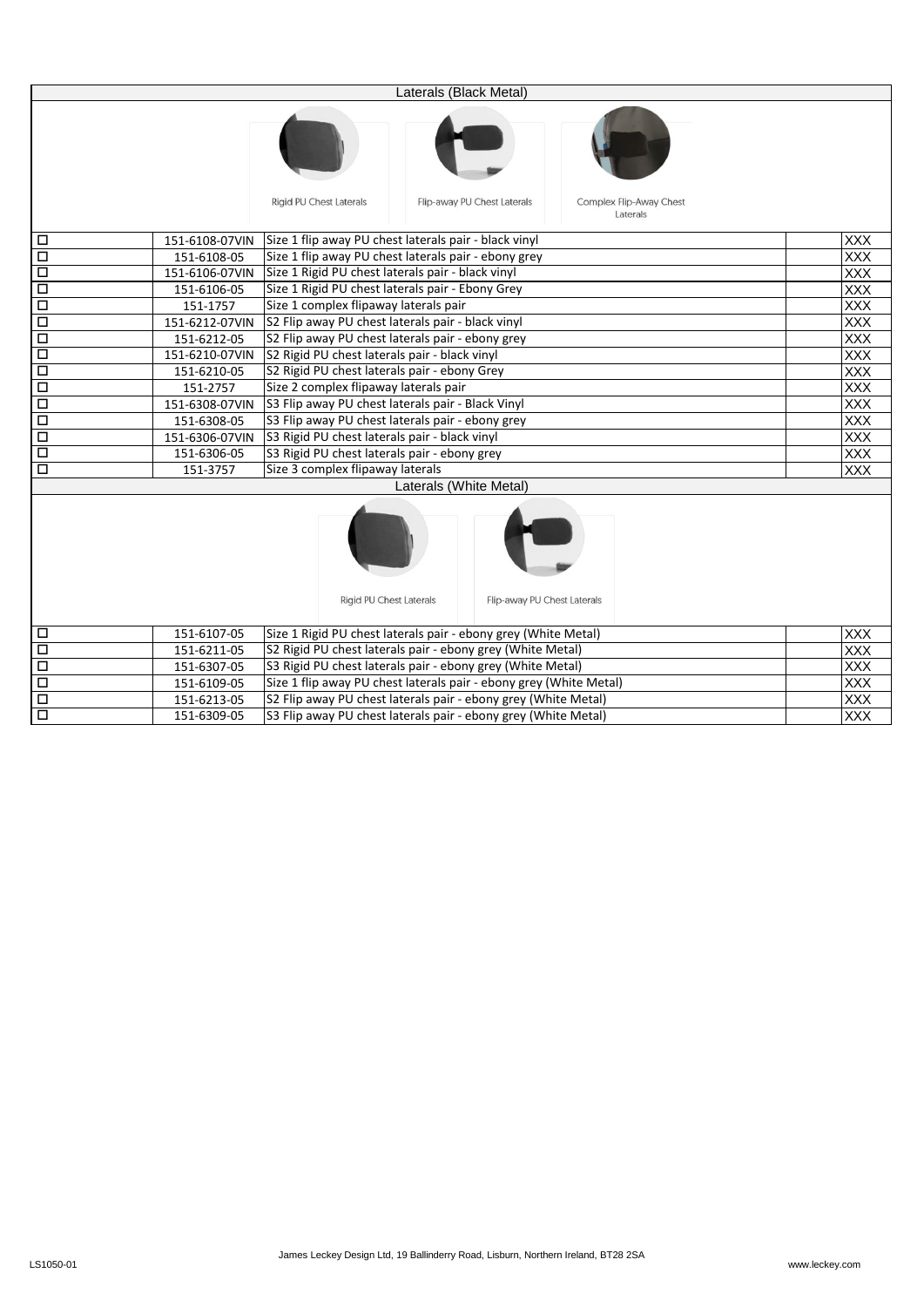|                      |                            | <b>Everyday Seat Headrest</b>                                                                   |            |  |  |
|----------------------|----------------------------|-------------------------------------------------------------------------------------------------|------------|--|--|
|                      |                            |                                                                                                 |            |  |  |
|                      | <b>Contoured Occipital</b> | Laterals (for use with flat)<br>Flat<br>Size 3 Contoured                                        |            |  |  |
| □                    | 151-6209-05VIN             | Size 1 / 2 Flat headrest laterals -Ebony Grey Vinyl (only available with 01VIn, 07VIN & 04VIN c | <b>XXX</b> |  |  |
| $\Box$               | 151-6209-05                | S 1 / 2 Flat headrest laterals - Ebony Grey (only available with 01,03 & 04 cushion packs)      | <b>XXX</b> |  |  |
| $\Box$               | 151-6208-05VIN             | Size 1 & 2 Flat headrest - Ebony Grey Vinyl (only available with 01VIN, 07VIN & 04VIN cushion   | XXX        |  |  |
| $\Box$               | 151-6208-05                | Size 1 & 2 Flat headrest - Ebony Grey (only available with 01,03 & 04 cushion packs)            | <b>XXX</b> |  |  |
| $\Box$               | 151-6105-05VIN             | Size 1 Contoured Headrest and Cover - Grey Vinyl (only available with 01, 07 & 04 cushion pac   | <b>XXX</b> |  |  |
| Δ                    | 151-6105-05                | Size 1 Contoured Headrest and Cover - Ebony Grey (only available with 01, 03 & 04 cushion pa    | <b>XXX</b> |  |  |
| $\Box$               | 151-6207-07VIN             | Size 2 Contoured Headrest and Cover - Black Vinyl (only available with -03VIN cushion pack)     | <b>XXX</b> |  |  |
| Ξ                    | 151-6207-05                | Size 2 Contoured Headrest and Cover - Ebony Grey (only available with -05 cushion pack)         | XXX        |  |  |
| $\Box$               | 151-3751-05                | Size 3 Contoured Headrest - (black neoprene)                                                    | XXX        |  |  |
|                      |                            | Other Headrests (Requires Bracket)                                                              |            |  |  |
|                      |                            |                                                                                                 |            |  |  |
|                      | Contoured                  | Laterals (for use with flat)<br>Flat<br><b>Contoured Occipital</b>                              |            |  |  |
| □                    | 151-1756                   | Universal headrest attachment bracket                                                           | <b>XXX</b> |  |  |
| $\Box$               | 137-699-05                 | Contoured headrest Assembly and Cushion                                                         | <b>XXX</b> |  |  |
| $\Box$               | 137-699-05VIN              | Contoured headrest Assembly and Cushion - Vinyl                                                 | XXX        |  |  |
| $\Box$               | 117-699-05                 | Contoured Occipital Headrest Foam & Cover                                                       | <b>XXX</b> |  |  |
| $\Box$               | 117-699-05VIN              | Contoured Occipital Headrest Foam & Cover - Vinyl                                               | <b>XXX</b> |  |  |
| $\overline{\square}$ | 117-851-05                 | Flat headrest Assembly and Cushion                                                              | <b>XXX</b> |  |  |
| $\Box$               | 117-851-05VIN              | Flat headrest Assembly and Cushion - Vinyl                                                      | <b>XXX</b> |  |  |
| $\overline{\square}$ | 120-893-05                 | Flat Headrest Laterals with covers                                                              | <b>XXX</b> |  |  |
| $\Box$               | 120-893-05VIN              | Flat Headrest Laterals with covers Vinyl                                                        | <b>XXX</b> |  |  |
| Side Pads            |                            |                                                                                                 |            |  |  |
| $\Box$               | 151-6115-07VIN             | Size 1 side pads pair - Black Vinyl                                                             | <b>XXX</b> |  |  |
| $\Box$               | 151-6115-05                | Size 1 side pads pair - Ebony Grey                                                              | <b>XXX</b> |  |  |
| $\Box$               | 151-6222-07VIN             | Size 2 side pads pair - Black Vinyl                                                             | <b>XXX</b> |  |  |
| $\overline{\square}$ | 151-6222-05                | Size 2 side pads pair - Ebony Grey                                                              | <b>XXX</b> |  |  |
| $\Box$               | 151-6317-07VIN             | Size 3 side pads pair - Black Vinyl                                                             | <b>XXX</b> |  |  |
| Ξ                    | 151-6317-05                | Size 3 side pads pair - Ebony Grey                                                              | <b>XXX</b> |  |  |
| Ξ                    | 151-6116-05                | Size 1 side pads pair - Ebony Grey (White Metal)                                                | <b>XXX</b> |  |  |
| $\overline{\square}$ | 151-6223-05                | Size 2 side pads pair - Ebony Grey (White Metal)                                                | XXX        |  |  |
| $\overline{\square}$ | 151-6318-05                | Size 3 side pads pair - Ebony Grey (White Metal)                                                | <b>XXX</b> |  |  |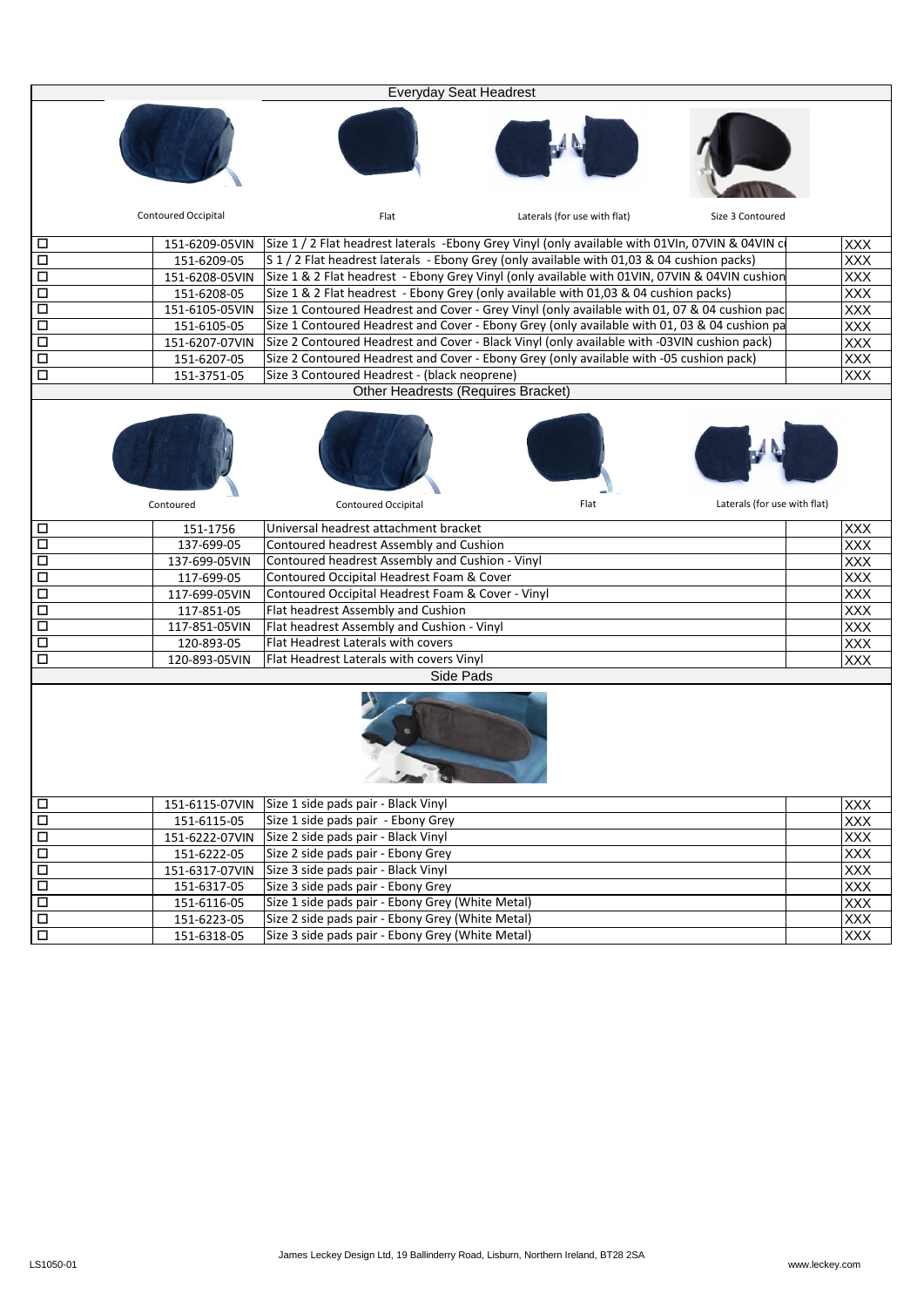|                      |                | <b>Protraction Pad</b>                                       |            |
|----------------------|----------------|--------------------------------------------------------------|------------|
|                      |                |                                                              |            |
| $\Box$               | 151-6218-05VIN | Size 1/2 Protraction pad pair Ebony Grey Vinyl               | XXX        |
| $\overline{\Box}$    | 151-6218-05    | Size 1/2 Protraction pad pair - Ebony Grey                   | <b>XXX</b> |
| $\overline{\square}$ | 151-6314-05VIN | Size 3 Protraction Pad pair - Ebony Grey Vinyl               | XXX        |
| $\overline{\square}$ | 151-6314-05    | Size 3 Protraction Pad pair - Ebony Grey                     | XXX        |
| Ξ                    | 151-6219-05    | Size 1/2 Protraction pad pair Ebony Grey Vinyl (White Metal) | <b>XXX</b> |
| $\overline{\square}$ | 151-6315-05    | Size 3 Protraction Pad pair - Ebony Grey (White Metal)       | <b>XXX</b> |
|                      |                | <b>Abduction Pad</b>                                         |            |
|                      |                |                                                              |            |
| Ξ                    | 151-6224-07VIN | Size 2 Abduction Side Pad - Black Vinyl                      | XXX        |
| $\overline{\square}$ | 151-6224-05    | Size 2 Abduction Side Pad - Ebony Grey                       | <b>XXX</b> |
| $\overline{\Box}$    | 151-6320-07VIN | Size 3 Abduction Side Pad - Black Vinyl                      | <b>XXX</b> |
| $\overline{\square}$ | 151-6320-05    | Size 3 Abduction Side Pad - Ebony Grey                       | XXX        |
| $\overline{\square}$ | 151-6225-05    | Size 2 Abduction Side Pad - Ebony Grey (White Metal)         | <b>XXX</b> |
| $\overline{\square}$ | 151-6321-05    | Size 3 Abduction Side Pad - Ebony Grey (White Metal)         | <b>XXX</b> |
|                      |                | <b>Chest Support</b>                                         |            |
|                      |                | V                                                            |            |
| $\Box$               | 137-808-05     | <b>Oval Chest Harness - Black</b>                            | XXX        |
| $\overline{\Box}$    | 137-808-05VIN  | Oval Chest Harness - Black Vinyl                             | <b>XXX</b> |

| 137-808-05VIN | <b>Oval Chest Harness - Black Vinyl</b>       | <b>XXX</b> |
|---------------|-----------------------------------------------|------------|
| 133-625       | Oval Chest Harness - Size 3 Only              | <b>XXX</b> |
| 155-N001-L600 | Small Butterfly Harness & attachment straps   | <b>XXX</b> |
| 155-N001-L601 | Medium Butterfly Harness & attachment straps  | <b>XXX</b> |
| 155-N001-L602 | Large Butterfly Harness & attachment straps   | <b>XXX</b> |
| 155-N001-L603 | X-Large Butterfly Harness & attachment straps | <b>XXX</b> |
| 133-625       | <b>IEDS size 3 Chest Pad</b>                  | <b>XXX</b> |